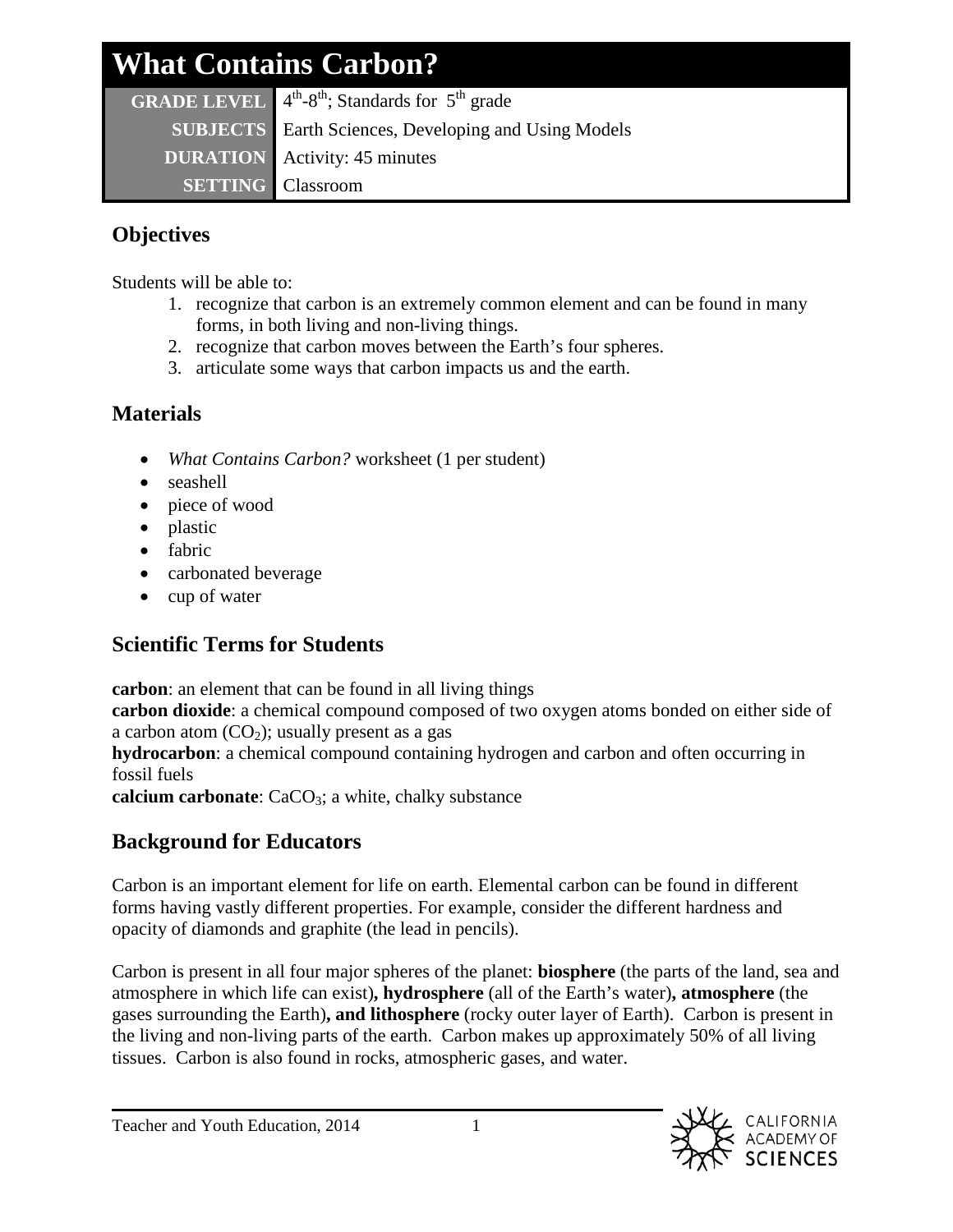Besides the relatively small additions of carbon from meteorites, the amount of carbon on the earth is stable. The amount of carbon contained in any of the earth's spheres does not remain there forever. Instead, it moves from one sphere to another in an ongoing process known as the carbon cycle. For plants and ocean animals, it is important for there to be certain levels of carbon in the atmosphere and ocean.

**Carbon in Our Daily Lives:** We all encounter carbon throughout our daily lives. Your body contains carbon. The air you breathe contains carbon dioxide. The food you eat contains carbon. The clothes you wear contain carbon. Through our use of the carbon-containing materials we move carbon from one place to another more quickly than would naturally happen. This activity illustrates the ubiquity of carbon by focusing on carbon-containing objects likely to be familiar to students:

- **Seashells** come from organisms that extract calcium and carbon from the water around them to form calcium carbonate shells.  $CaCO<sub>3</sub>$  is a white, insoluble solid and is also the main component of chicken eggshells and pearls.
- **Wood** contains carbon because it comes from a plant that once completed photosynthesis, taking in carbon dioxide to produce glucose and build its cell walls out of cellulose.
- **Plastic** is derived from petroleum, which contains hydrocarbons, compounds composed entirely of hydrogen and carbon. Petroleum was once tiny marine organisms that lived millions of years ago in the world's oceans.
- **Fabric** contains carbon. In plant-based fabrics such as cotton or modal, the carbon comes directly from plants. If it is polyester or acrylic, it is made from petroleum products which contain carbon, and petroleum was once marine organisms. If it is wool or silk, the carbon came from an animal, which ate plants to acquire its carbon.
- **Carbonated beverages** are named for the carbon dioxide gas that has been dissolved in the liquid, creating their fizz. Some carbon dioxide remains dissolved in the liquid even if the drink has stopped making bubbles.
- **A glass of water** also contains carbon dioxide gas, although in much lower concentrations than carbonated beverages. This is because carbon dioxide diffuses into water. The amount of carbon dioxide in the glass of water is directly related to the amount of carbon dioxide in the air. This is the same way the carbon dioxide gets into the oceans to cause ocean acidification.

## **Teacher Prep**

- 1. Collect the materials as a class set.
- 2. Print out one worksheet for each student.

### **Introduction**

- 1. Assess students' prior knowledge of carbon via a class discussion or word map.
- 2. As you explain its status as an element, highlight diamonds and graphite in their pencils as examples of pure carbon with vastly different properties.

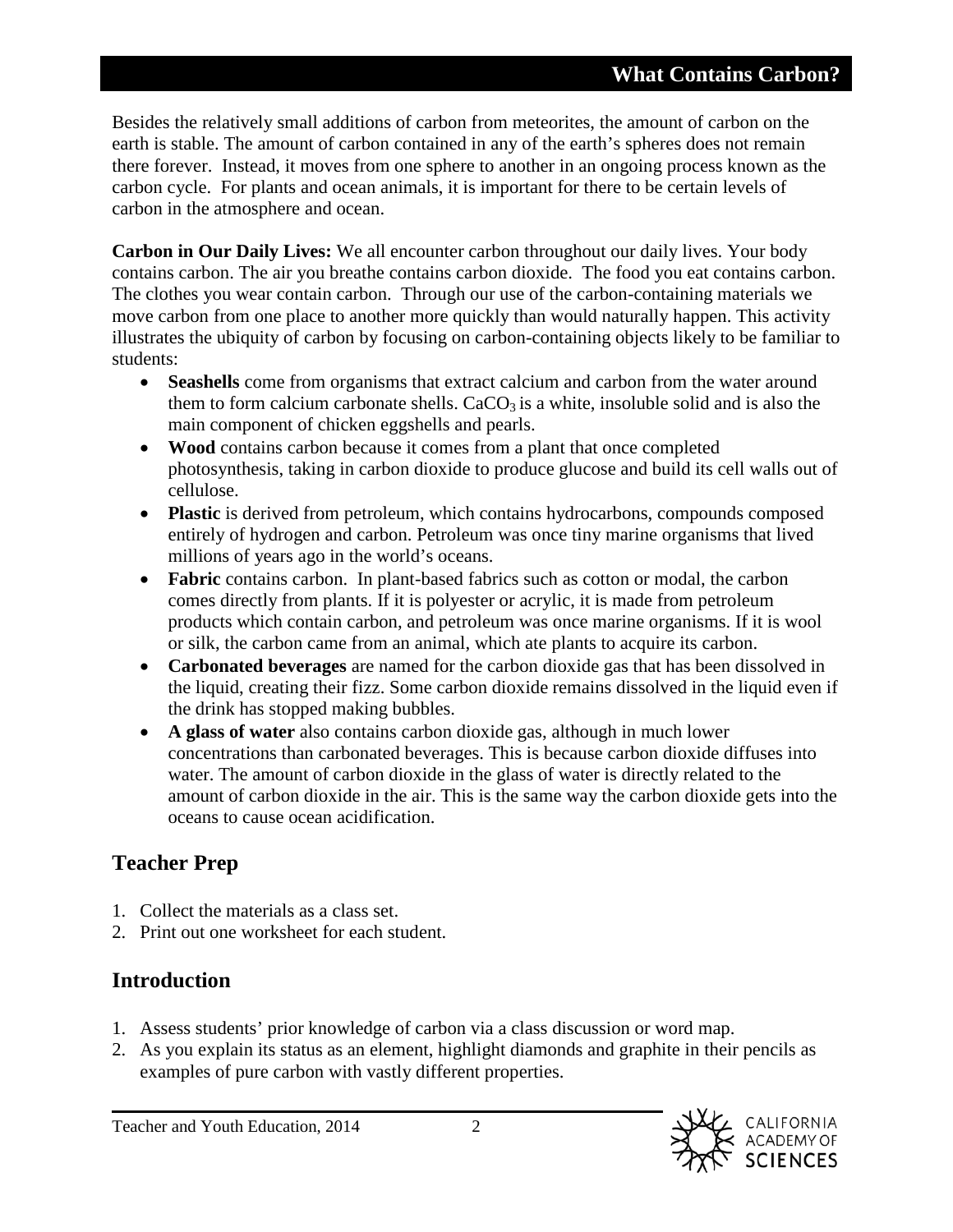- 3. Explain that carbon combines easily with many other elements to form other substances with different properties. For example, carbon can combine with oxygen to form carbon dioxide (*shake carbonated beverage or have them breathe out to highlight that it's a gas*).
- 4. Let them know that *carbon can be found in both living and non-living things*. Today's essential question: Do these everyday objects contain carbon, or not?

## **Activity**

- 1. Pass out a *What Contains Carbon?* worksheet to each student. At first, have students work individually to decide whether they think each object contains carbon or not. Emphasize that they need to provide an explanation for their conclusion.
- 2. Divide students into six groups and assign each group an object. Have students come to a group conclusion about whether the object contains carbon and their explanation.
- 3. Have each group report out. If the students don't have a conclusion or the group is split, ask them how they could find out what the answer is.
- 4. Guide students in understanding how each of the objects contains carbon, drawing from prior knowledge. See the teacher background section for details.
- 5. Challenge students to look around the classroom from their seats and fill in the last three rows of the worksheet with other carbon-containing items in the classroom that they use on a daily basis.

## **Quick sort**

- 1. As a class, classify the objects into living and non-living groups, including things that used to be alive as living. *(You can classify the seashell and the wood as living and the plastic, fabric, water, and carbonated beverage as non-living.)*
- 2. Discuss man-made objects like plastic, fabric, and the carbonated beverage. Discuss where the carbon in these objects comes from in order to emphasize how carbon can move around.
	- The carbon in fabric may have come from living plants (cotton), petroleum (polyester or acrylic), or animals (wool or silk).
	- Plastic came from hydrocarbons, which were formed millions of years ago from living things.
	- $CO<sub>2</sub>$  in carbonated beverage is from the atmosphere.

**Teacher Tip:** For older students, you can introduce the specific terms for the earth's four spheres, found in **Carbon Cycle Role-Play**, when discussing the movement of carbon.

- 3. To further emphasize how carbon can move around, discuss how carbon might be released from the objects that you studied and where the carbon will go when you release it.
	- Burning wood will release  $CO<sub>2</sub>$  into the atmosphere.
	- Shaking the carbonated beverage will release  $CO<sub>2</sub>$  into the atmosphere.
	- Seashell may be ground up into small particles by animals or physical forces and form sediment at bottom of ocean.



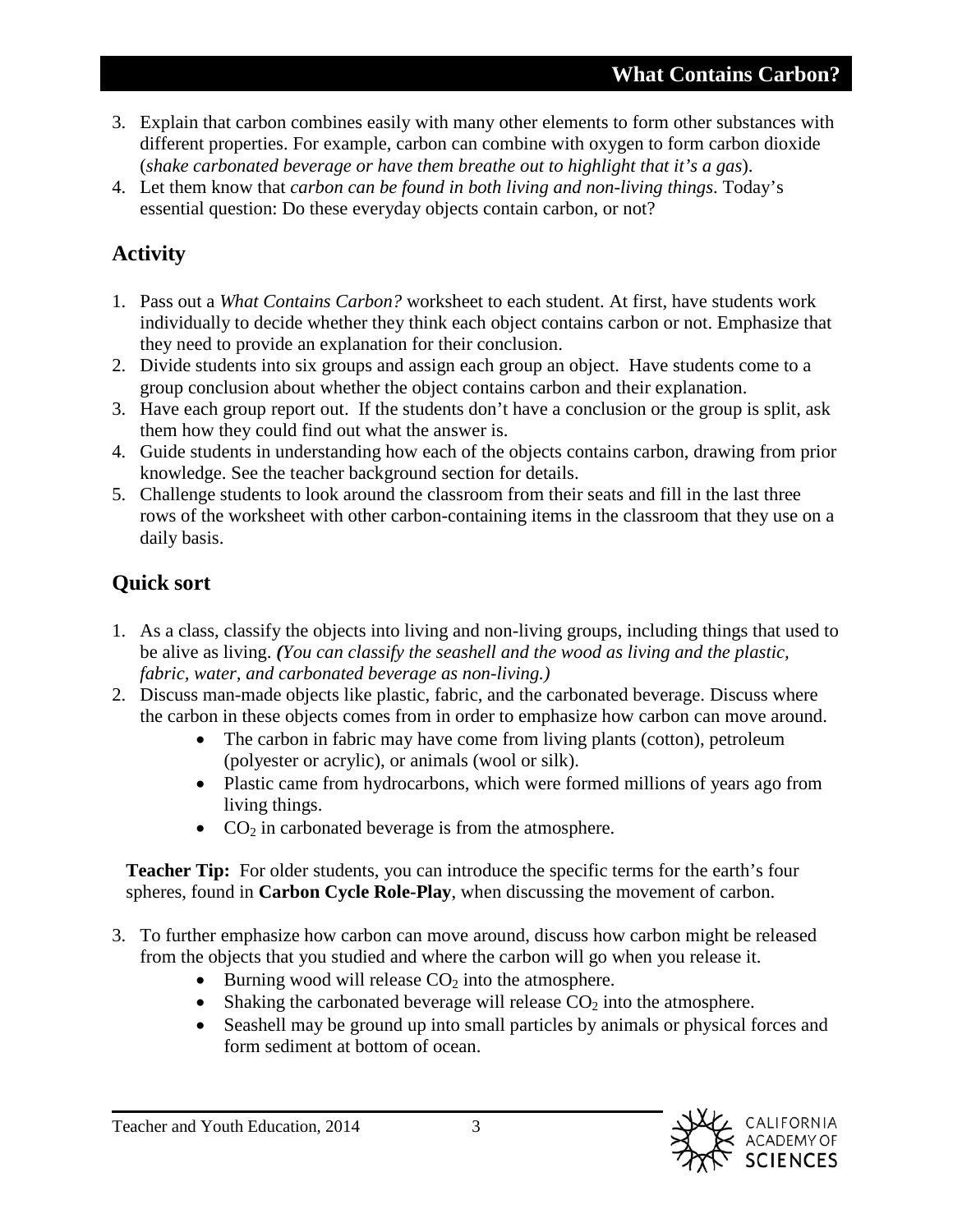**Assessment Boundary:** If you are working towards Performance Expectations 5-LS2-1 or MS-LS2-3 regarding developing a model to describe the movement of matter among living and non-living parts of an ecosystem, remember that students are *not* expected to demonstrate understanding of molecular movement or describe the process using chemical reactions.

#### **Discussion**

Explain that carbon is necessary for life, but can also have negative consequences. Draw a Tchart on the board and have students generate ideas.

**Teacher Tip:** An example is below, but don't aim to end with these examples. Consider going back to this chart throughout the unit to engage your students in evaluative argument.

| How does carbon help the planet?         |           | How does carbon hurt the planet?          |
|------------------------------------------|-----------|-------------------------------------------|
| Carbon is an important element in living | $\bullet$ | Too much carbon dioxide in the            |
| things.                                  |           | atmosphere changes the climate.           |
| Plants need carbon dioxide to            | $\bullet$ | Too much carbon dioxide dissolving in the |
| photosynthesize and grow.                |           | ocean makes it more acidic. Many marine   |
| Carbon dioxide in the atmosphere keeps   |           | organisms make their skeletons out of     |
| the planet warm and livable.             |           | calcium carbonate. They may decline and   |
| Some of the things we use everyday       |           | their ecosystems may be affected.         |
| contain carbon.                          |           | Plastic can accumulate in nature as       |
|                                          |           | pollution.                                |

#### **Extensions**

This can be a stand-alone activity for younger grades. It is also a great introductory lesson for the rest of the Carbon Cycle Unit: **Carbon Cycle Role-Play** and **Carbon Cycle Poster**.

### **References**

Mackenzie, F.T. (2003). *Our Changing Planet: An Introduction to Earth Science and Global Environmental Change.* Upper Saddle River, NJ: Prentice Hall.

Tarbuck, E.J., & Lutgens, F.K. (2002). *Earth: An Introduction to Physical Geology.* Upper Saddle River, NJ: Prentice Hall.

### **California Science Content Standards**

### **Grade Five**

Physical Sciences

1h. Students know living organisms and most materials are composed of just a few elements.

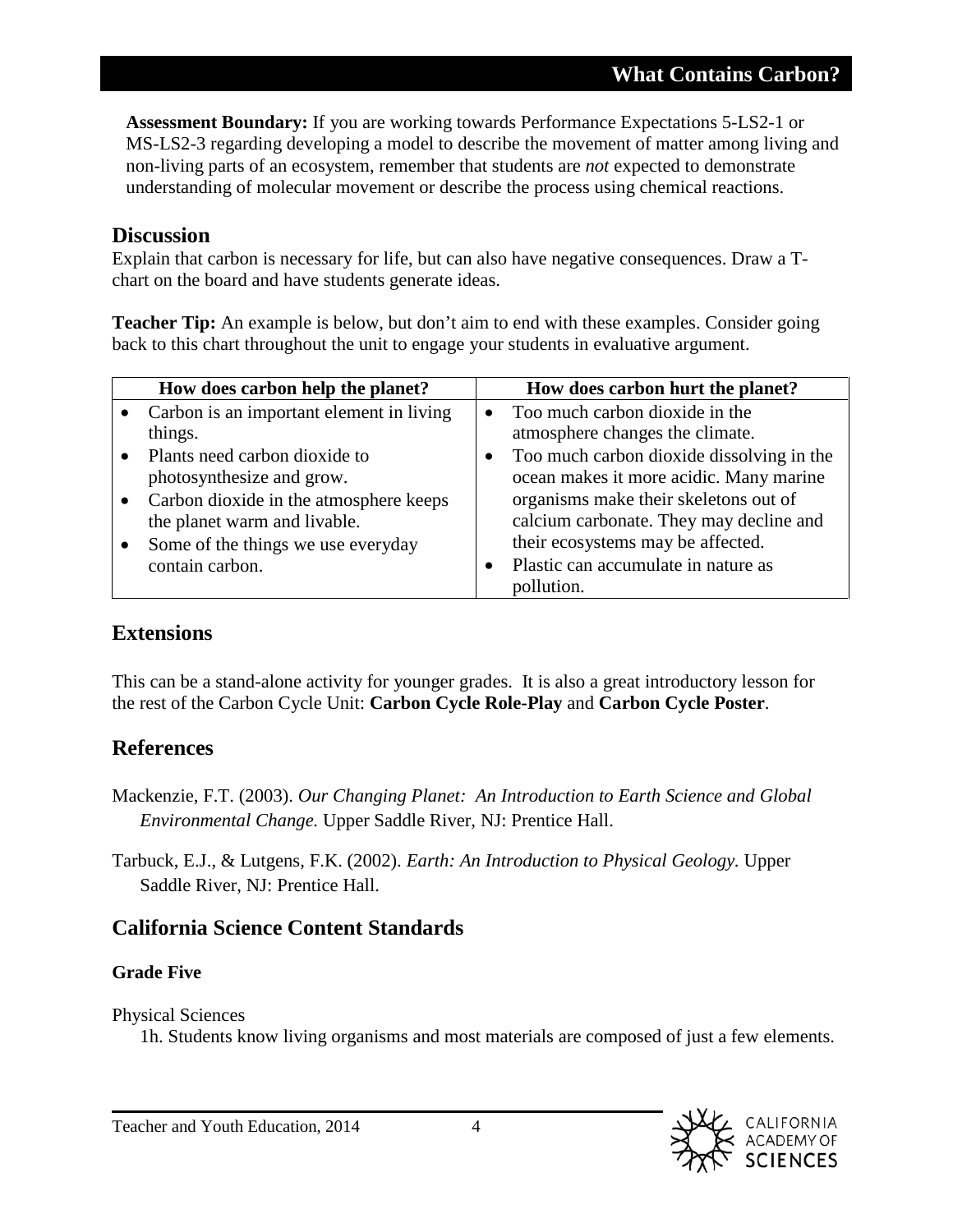### **Next Generation Science Standards**

The items listed below indicate how the **Carbon Cycle Unit—**composed of the lessons **What Contains Carbon?**, **Carbon Cycle Role-play**, and **Carbon Cycle Poster—**supports the three dimensions of the Next Generation Science Standards (http://www.nextgenscience.org/).

| <b>Science &amp; Engineering</b><br><b>Practices</b>                                                                                                                                                        | <b>Disciplinary Core Ideas</b>                                                                                                                                                                                                                                                                                                                                                                                                                                                                                                                                                                                                                                                                                                                                                                                                                                                                                                                                                                                                                                                                                                                                                                                                                                                                                                                                                                                                                                                                                                                                                   | <b>Crosscutting</b><br><b>Concepts</b>                                                                                                                                                                                                                                                                                                                                                                                                                                                               |
|-------------------------------------------------------------------------------------------------------------------------------------------------------------------------------------------------------------|----------------------------------------------------------------------------------------------------------------------------------------------------------------------------------------------------------------------------------------------------------------------------------------------------------------------------------------------------------------------------------------------------------------------------------------------------------------------------------------------------------------------------------------------------------------------------------------------------------------------------------------------------------------------------------------------------------------------------------------------------------------------------------------------------------------------------------------------------------------------------------------------------------------------------------------------------------------------------------------------------------------------------------------------------------------------------------------------------------------------------------------------------------------------------------------------------------------------------------------------------------------------------------------------------------------------------------------------------------------------------------------------------------------------------------------------------------------------------------------------------------------------------------------------------------------------------------|------------------------------------------------------------------------------------------------------------------------------------------------------------------------------------------------------------------------------------------------------------------------------------------------------------------------------------------------------------------------------------------------------------------------------------------------------------------------------------------------------|
| Developing and using<br>models<br>3-5: Develop a model using an<br>example to describe a scientific                                                                                                         | 5-ESS2-A: Earth Materials and Systems<br>Earth's major systems are the geosphere (solid and molten rock, soil, and<br>sediments), the hydrosphere (water and ice), the atmosphere (air), and the<br>biosphere (living things, including humans). These systems interact in<br>multiple ways to affect Earth's surface materials and processes.                                                                                                                                                                                                                                                                                                                                                                                                                                                                                                                                                                                                                                                                                                                                                                                                                                                                                                                                                                                                                                                                                                                                                                                                                                   | <b>Systems and system</b><br>models<br>5: A system can be                                                                                                                                                                                                                                                                                                                                                                                                                                            |
| principle.<br>6-8: Develop and use a model to<br>describe phenomena.<br>9-12: Develop a model based on<br>evidence to illustrate the<br>relationships between systems or<br>between components of a system. | 5-LS2-B: Cycles of Matter and Energy Transfer in Ecosystems<br>Matter cycles between the air and soil and among plants, animals, and<br>microbes as these organisms live and die. Organisms obtain gases, and<br>water, from the environment, and release waste matter (gas, liquid, or<br>solid) back into the environment.<br>MS-ESS-A: Earth's Materials and Systems<br>All Earth processes are the result of energy flowing and matter cycling<br>within and among the planet's systems. The energy that flows and matter<br>that cycles produce chemical and physical changes in Earth's materials and<br>living organisms.<br>MS-LS2-B: Cycle of Matter and Energy Transfer in Ecosystems<br>Transfers of matter into and out of the physical environment occur at every<br>level. Decomposers recycle nutrients from dead plant or animal matter<br>back to the soil in terrestrial environments or to the water in aquatic<br>environments. The atoms that make up the organisms in an ecosystem are<br>cycled repeatedly between the living and nonliving parts of the ecosystem.<br>HS-ESS2-D: Weather and Climate<br>Changes in the atmosphere due to human activity have increased carbon<br>dioxide concentrations and thus affect climate.<br>HS-LS2.B: Cycles of Matter and Energy Transfer in Ecosystems<br>Photosynthesis and cellular respiration are important components of the<br>carbon cycle, in which carbon is exchanged among the biosphere,<br>atmosphere, oceans, and geosphere through chemical, physical, geological,<br>and biological processes. | described in terms of its<br>components and their<br>interactions.<br>6-8: Models can be used to<br>represent systems and their<br>interactions-such as inputs,<br>processes and outputs-and<br>energy, matter, and<br>information flows within<br>systems.<br>9-12: Models (e.g., physical,<br>mathematical, computer<br>models) can be used to<br>simulate systems and<br>interactions-including<br>energy, matter, and<br>information flows—within<br>and between systems at<br>different scales. |